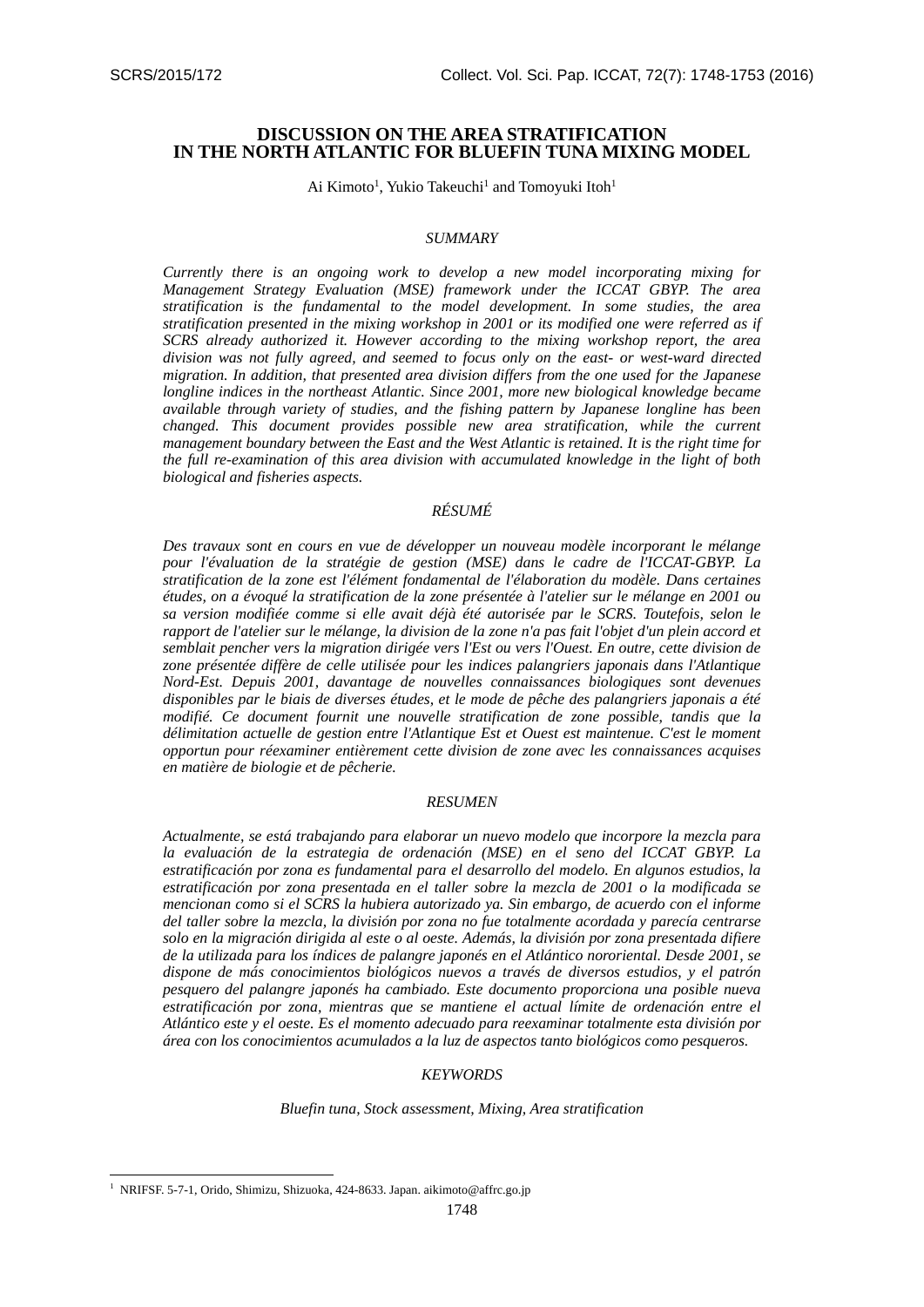Since 1980 Atlantic Bluefin tuna has been separately managed with the management boundary of the 45W. However, through tagging studies and later by otolith micro constituent analyses, and genetic studies (well summarized in the bluefin meeting on biological parameters review, Anon. 2014), it has been frequently noted that these two stocks are not geographically distinct and rather mixed in the North Atlantic. In the independent advice on the scientific basis of management for Atlantic bluefin tuna conducted by the National Research Council, the Committee recommended to include mixing of Atlantic bluefin tuna between eastern and western fishing grounds in the new stock assessment (NRC. 1994). The ICCAT bluefin tuna working group (WG) also noted the importance of incorporating the mixing into the stock assessment. The WG also emphasized that it would take some time to complete the process of model development, verification and robustness testing. In the model development, one of critical agenda would be the area stratifications.

Currently there is an ongoing work to develop a new model incorporating mixing for Management Strategy Evaluation (MSE) framework under ICCAT Atlantic wide research programme for Bluefin Tuna (GBYP). As described above, the area stratification is the fundamental to the model development. It is a solid fact that the Gulf of Mexico and Mediterranean Sea as two spawning areas should naturally be distinguished. The WG needs to carefully examine spatial (and if necessary temporal) stratifications especially in the northeast Atlantic. This is because that region is the current main fishing area for Japanese longline vessels. The catch effort data of the fleets are the source of Japanese longline abundance indices that are probably the most important data for the new stock assessment model of Atlantic bluefin tuna as well as current stock assessment. In order to achieve their ambitious goal, collaboration and cooperation between the task leader and scientists at WG are necessary. This work would also help to improve assessment models and the scientific advice on stock status.

There can be several candidates for the area division in the central North Atlantic. Japanese longline indices used their unique area stratification which reflects their fisheries characteristics (**Figure 1**). In 2001, the ICCAT SCRS workshop on Bluefin mixing (Anon. 2002) was held, area division was discussed and a figure (**Figure 2**) was put in the report. The MAST model (Taylor *et al*. 2011, **Figure 3**) referred the area division of the mixing workshop. Kerr *et al*. (2015) further revised the area division (**Figure 4**) based on the division used by MAST model. Data preparatory meeting in March 2015 (Anon. 2015b) discussed and proposed its further revision (**Figure 5**) primary intended for electronic tag data reporting format for future stock assessment based on Kerr's study.

The area division in **Figure 2** in the mixing workshop report (Anon. 2002) or its modifications listed above differs from one used for the Japanese standardized CPUEs in the East Atlantic (east of 45W, **Figure 1**). Future use of different area division there inevitably needs to be also applied for the area division of Japanese longline CPUE standardization there. As the area definition of Japanese longline in the East Atlantic is optimized for its fishing area and season, application of different area division to Japanese longline in that area should carefully be examined if it is warrant.

Before detailed examination is done, it would be very useful to note that, although the six areas very frequently referred from the mixing workshop report was often recognized as if SCRS already authorized it, according to the mixing workshop report (see footnote<sup>2</sup>), the area division was presented by some interested parties as their preference, and was not fully agreed by the WG except the Gulf of Mexico and Mediterranean. Since then, more new biological knowledge became available through variety of studies. In addition, the fishing pattern by Japanese longline has been changed (Kimoto *et al*. 2011b). These new and updated information should be incorporated into the consideration of the area stratification. It is the right time for the full re-examination of this area division.

With the new knowledge accumulated during 15 years since the workshop, the explanations for each boundary are not fully supported now. At the workshop the area division seemed to focus only on the east- or west-ward directed migration. For the stratum 3 in **Figure 2**, we have more electronic tags' results, and bluefin catch are observed continuously across 30W by Japanese longline since 1990 (**Figure 6**). Tag release/recovery information might be limited to this area, thus it is not clear if this separated area is worthwhile to keep.

-

<sup>&</sup>lt;sup>2</sup> Mixing Workshop Report (Anon. 2002): in the pages 278 and 279. "A consensus was more difficult to reach regarding the appropriate spatial divisions, but it was agreed that the number of divisions should probably not exceed five or six, from the viewpoint of practicality given the current data availability. Several interested parties then presented their preferences and the common features were incorporated into six strata. All agreed that the Gulf of Mexico (spatial stratum 1, which includes the Straits of Florida and Caribbean Sea) and Mediterranean Sea (spatial stratum 6) should be distinguished. The current operational East/West management boundary was retained except that it was shifted northwards in the vicinity of Brazil to include the unique oceanographic features of the region and associated large catches during the 1960's as part of the western zone. A distinct Central Atlantic zone including the region off the Flemish Cap (spatial stratum 3) was also specified in recognition of the fact that few of the fish tagged in the west with electronic tags moved beyond 30 degrees west. Spatial stratum 4 includes the Northeastern Atlantic region from south of Iceland extending northeastward to include waters off the Norwegian coast; while stratum 5 includes the remainder of the Eastern Atlantic. The group identified the spatial structure as a starting point for use in organizing data for preliminary model development and parameterization research".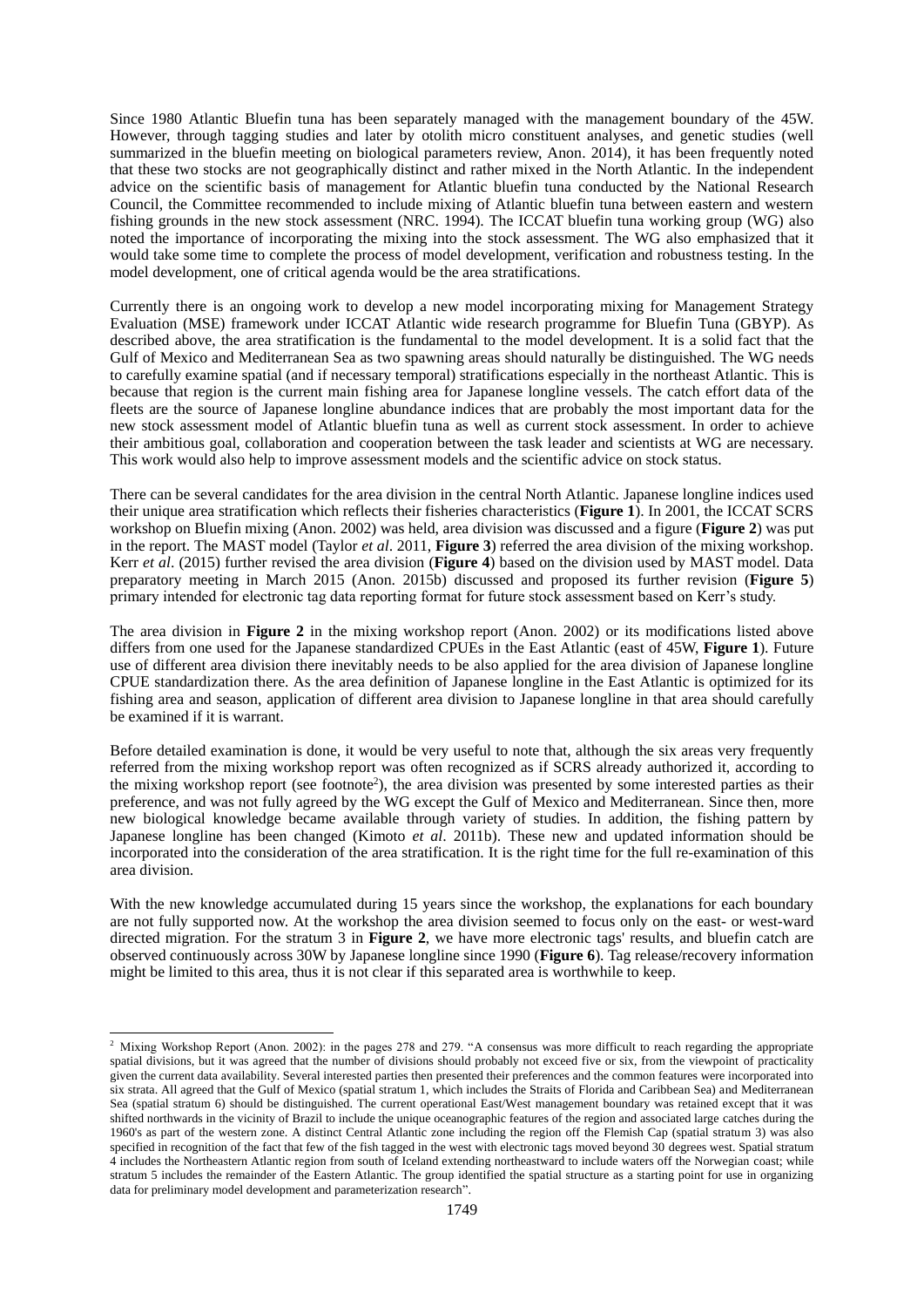With regards to the strata 4 or 5 in **Figure 2**, the mixing workshop report unfortunately did not provide the reason of separation. In the east of 45W, two Japanese indices were provided in the north or south of 40N, which have been used in the stock assessment (Anon. 2015a). Japanese fishery characteristics were fully considered for the 40N boundary and each area stratification (Kimoto *et al*. 2015). Japanese longliners developed the current main fishing ground off Iceland early 1990 (Kimoto *et al*. 2011b). Since then they start to fish bluefin in August in the northeast Atlantic. The fishing area in the northeast Atlantic shifts towards west in Oct-Dec  $(40^{\circ}$ -60°N) and in January. After operating in the West Atlantic in winter, then come back to the area close to Mediterranean in spring. Thus we provide two CPUEs in the north/south 40N, their main seasons are Aug- Feb (north or 40N) or March-July (south of 40N). The boundary between strata 4 and 5 would be better to shift southwards, if separated these strata are necessary.

Taking into account above information, possible new area stratification can be suggested while the current management boundary between the East and the West Atlantic is retained. This suggested area division can fully incorporate the characteristics of Japanese longline fisheries (fishing area and season) for bluefin tuna in the North Atlantic for its abundance indices. Furthermore it matches information of the distribution pattern of bluefin tuna revealed through archival tagging studies. It is recommended to revise the area stratification with new and updated information collected after the workshop in 2001, in the light of both biological and fisheries aspects.

In the stock assessment for the east Atlantic Bluefin tuna, the results relied on the two Japanese CPUEs. If the currently proposed area stratification in **Figure 5** needed to be kept for future Atlantic Bluefin stock assessment and its management strategy evaluations (MSE), the trends of the CPUEs possibly be affected and we may face with inconsistencies to the current stock assessments. The WG would need carefully review the currently proposed 8 area stratifications before the WG engage new stock assessment and MSE.

#### **References**

- Anon. 2002. Report of the 2010 ICCAT Workshop on Bluefin Mixing (Madrid, Spain, September 3 to 7, 2001). ICCAT, Col. Vol. Sci. Pap., 54(2): 261-352.
- Anon. 2014. Report of the 2013 Bluefin Meeting on Biological Parameters Review (Tenerife, Spain May 7-13, 2013). ICCAT, Col. Vol. Sci. Pap., 70(1): 1-159.
- Anon. 2015a. Report of the 2014 Atlantic Bluefin Tuna Stock Assessment Session (Madrid, Spain September 22-27, 2014). ICCAT, Col. Vol. Sci. Pap., 71(2): 604-691.
- Anon. 2015b. Report of the 2015 ICCAT Bluefin Data Preparatory Meeting (Madrid, Spain March 2-6, 2015).
- Kerr L.A., Cadrin S.X., Secor D.H., and Taylor N. 2011. Evaluating the effect of Atlantic bluefin tuna movement on the perception of stock units. ICCAT, Col. Vol. Sci. Pap., 71(4): 1660-1682.
- Kimoto A., Itoh T. and Miyake M.P. 2011a. Updated Standardized bluefin CPUE from the Japanese longline fishery in the Atlantic up to 2009. ICCAT, Col. Vol. Sci. Pap., 66(2): 956-983.
- Kimoto A., Itoh T. and Miyake M.P. 2011b. Overview of the Japanese longline fishery for bluefin tuna in the Atlantic Ocean, up to 2009. ICCAT, Col. Vol. Sci. Pap., 66(3): 1116-1135.
- Kimoto A., Takeuchi Y. and Itoh T. 2015. Updated standardized bluefin CPUE from the Japanese longline fishery in the Atlantic to 2014 fishing year. 71(2): 1059-1097.
- NRC (National Research Council). 1994. An Assessment of Atlantic Bluefin Tuna. National Academy Press: Washington, D.C. 148 pp.
- Taylor N.G., McAllister M.K., Lawson G.L., Carruthers T. and Block B. A. 2011. Atlantic Bluefin Tuna: A Novel Multistock Spatial Model for Assessing Population Biomass. PLoS ONE., 6(12).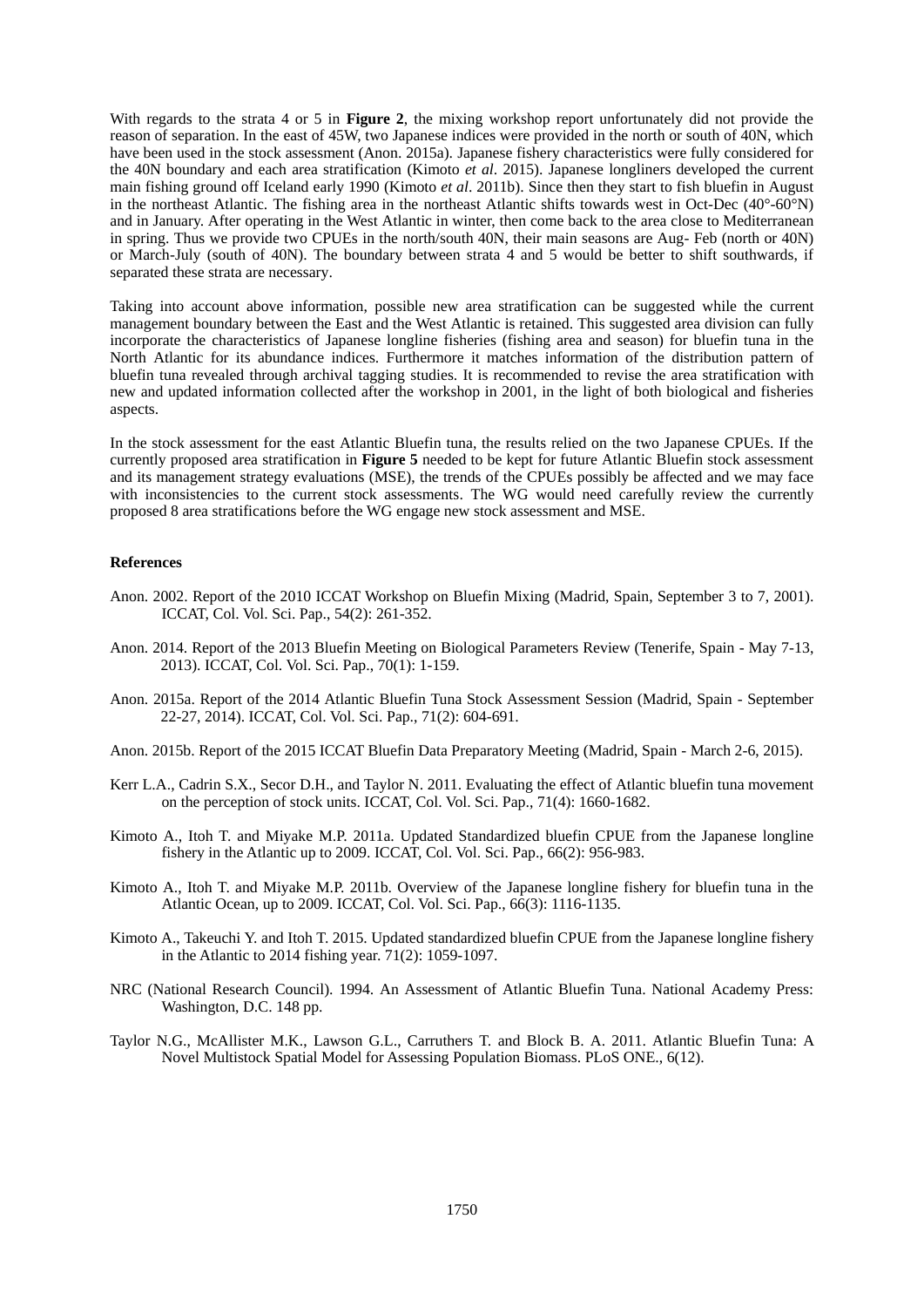

**Figure 1.** Area stratification used in the CPUE standardization for the West and the Northeast (north of 40N) Atlantic (left panel, Kimoto *et al*. 2015), and East Atlantic (south of 40N and Mediterranean) (right panel, Kimoto *et al*. 2011a).



**Figure 2.** The area stratification for bluefin mixing model presented in the ICCAT workshop on bluefin mixing in 2001 as the preference of some interested parties (Anon. 2002.).



**Figure 3.** The area stratification for bluefin mixing model used in MAST model (Taylor *et al*. 2011).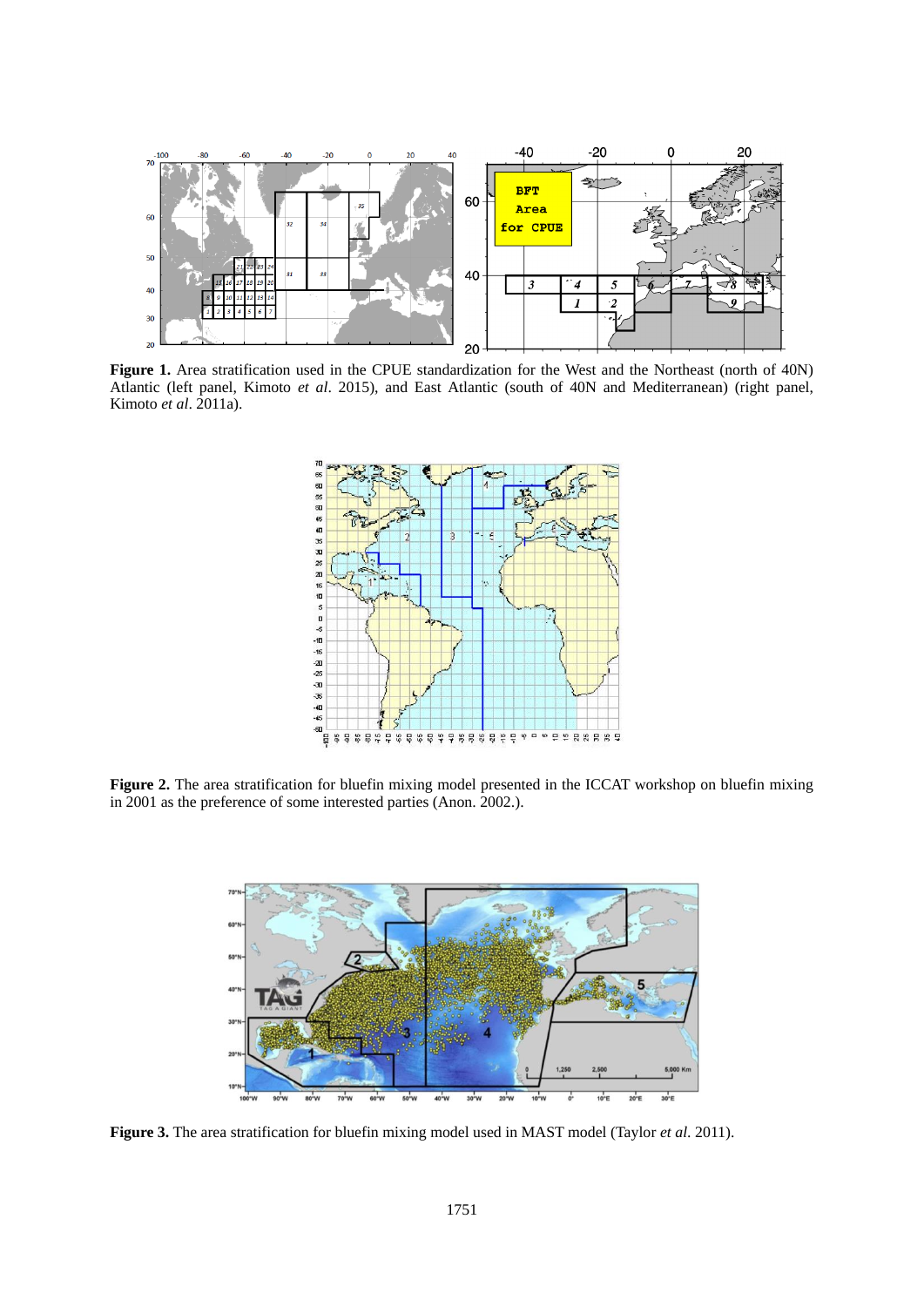

**Figure 4.** The area stratification for bluefin mixing model used in Kerr *et al*. 2011.



**Figure 5.** The area stratification for submission requests of aggregated electronic tagging data suggested at the bluefin data preparatory meeting in March 2015 (Anon. 2015b).